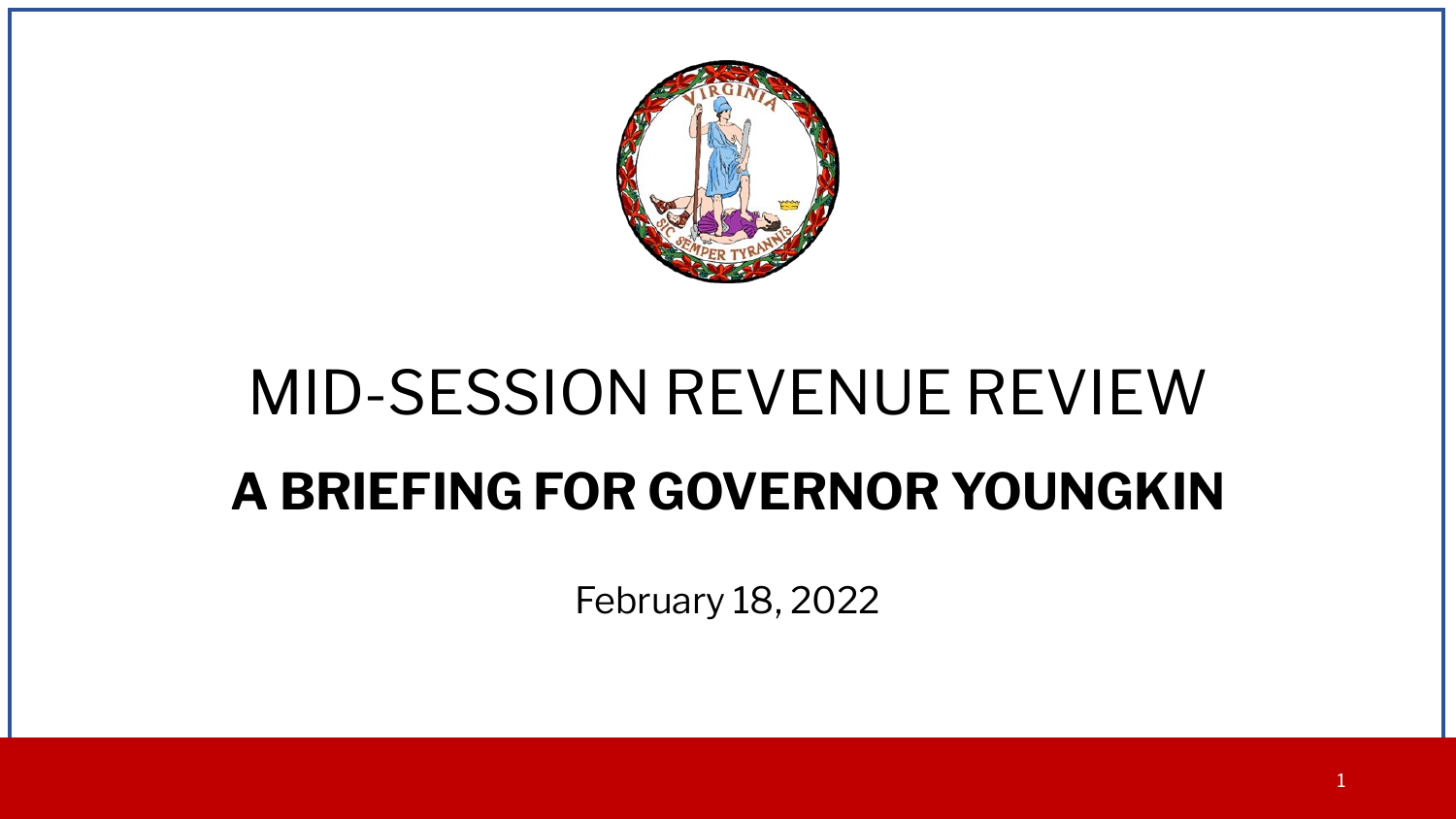### SUMMARY: IHS MARKIT RAISES CURRENT YEAR FORECAST BUT EXPECTS GROWTH TO MODERATE

- Real GDP growth estimates were revised upward in the current fiscal year, but growth is expected to slow in FY 2023 and 2024.
	- Consumer spending remains strong due to gains in household wealth and in personal income, but growth is projected to decelerate going forward.
	- The biggest risks are additional COVID variant outbreaks, inflation, labor participation rates, and supply chain issues.
- In Virginia, the forecast for wage growth in FY 2022 was revised upward, while total personal income projections were lowered as the stimulative effects of federal COVID relief measures wane.
- Employment growth projections both for the U.S. and Virginia increased in FY 2022 but were lowered for FY 2023 and 2024.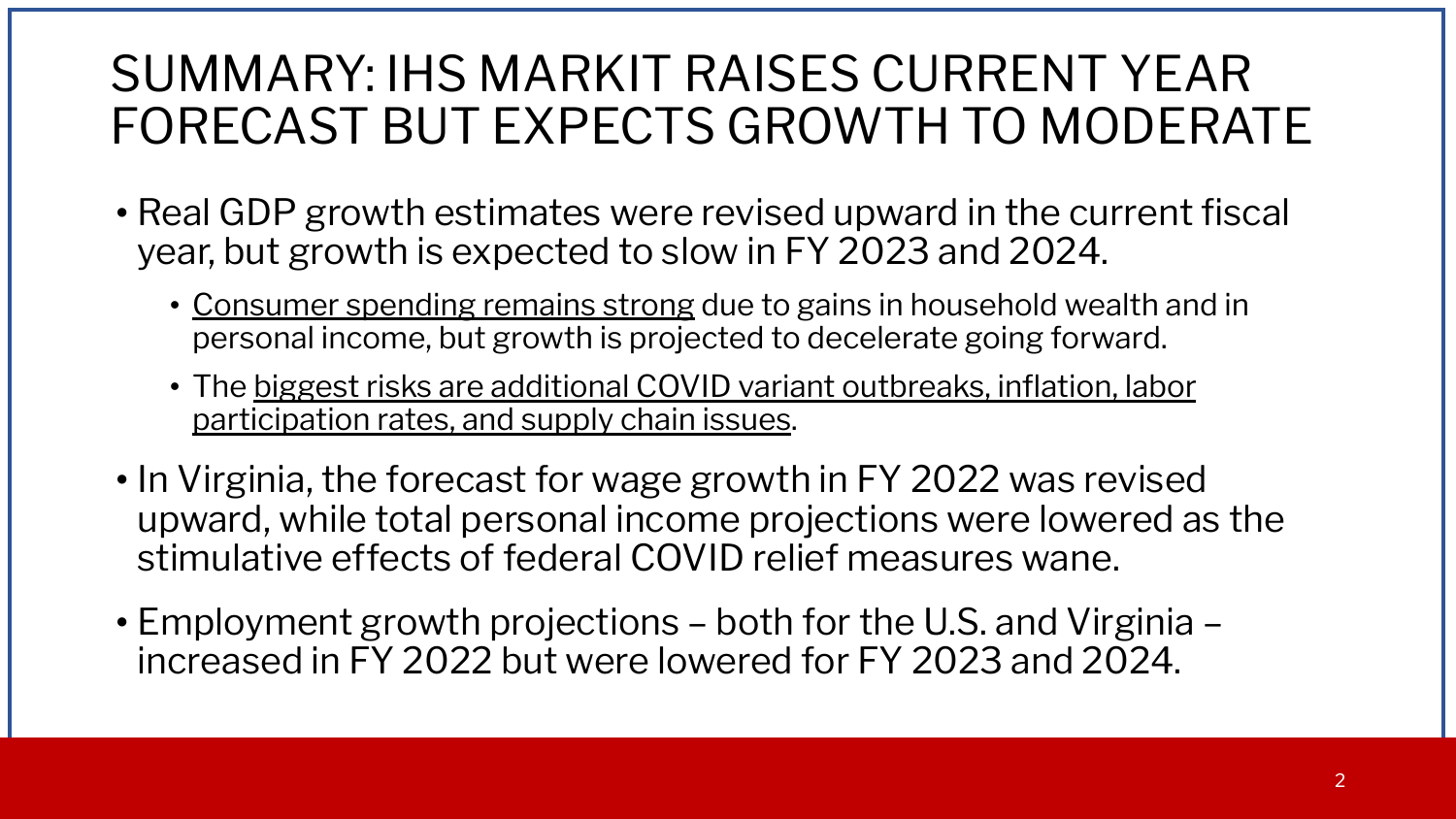# ECONOMIC OUTLOOK UNCHANGED

### **Key U.S. and Virginia Economic Indicators**

October 2021 and January 2022 Forecasts

| U.S.                     | 21    | 22  | 23  | 24  | Virginia         | 21    | 22  | 23  | 24  |
|--------------------------|-------|-----|-----|-----|------------------|-------|-----|-----|-----|
| <b>Real GDP</b>          |       |     |     |     | Employment       |       |     |     |     |
| Oct '21 Official         | 1.6   | 4.5 | 3.7 | 2.6 | Oct '21 Official | (2.5) | 2.8 | 1.1 | 0.8 |
| Jan '22 Standard         |       | 4.8 | 3.3 | 2.4 | Jan '22 Standard |       | 2.9 | 1.0 | 0.3 |
| <b>Consumer Spending</b> |       |     |     |     | Personal Income  |       |     |     |     |
| Oct '21 Official         | 2.9   | 5.3 | 2.7 | 2.6 | Oct '21 Official | 6.2   | 4.6 | 3.9 | 4.3 |
| Jan '22 Standard         |       | 5.8 | 2.5 | 2.4 | Jan '22 Standard |       | 3.8 | 4.7 | 4.4 |
| Employment               |       |     |     |     | Wages & Salaries |       |     |     |     |
| Oct '21 Official         | (2.8) | 4.2 | 2.7 | 1.3 | Oct '21 Official | 4.6   | 6.4 | 5.3 | 4.6 |
| Jan '22 Standard         |       | 4.5 | 2.3 | 0.8 | Jan '22 Standard |       | 7.1 | 5.6 | 4.4 |
| Personal Income          |       |     |     |     | Average Wage     |       |     |     |     |
| Oct '21 Official         | 7.2   | 1.0 | 4.4 | 5.1 | Oct '21 Official | 7.2   | 3.5 | 4.2 | 3.7 |
| Jan '22 Standard         |       | 2.3 | 4.3 | 4.9 | Jan '22 Standard |       | 4.1 | 4.6 | 4.1 |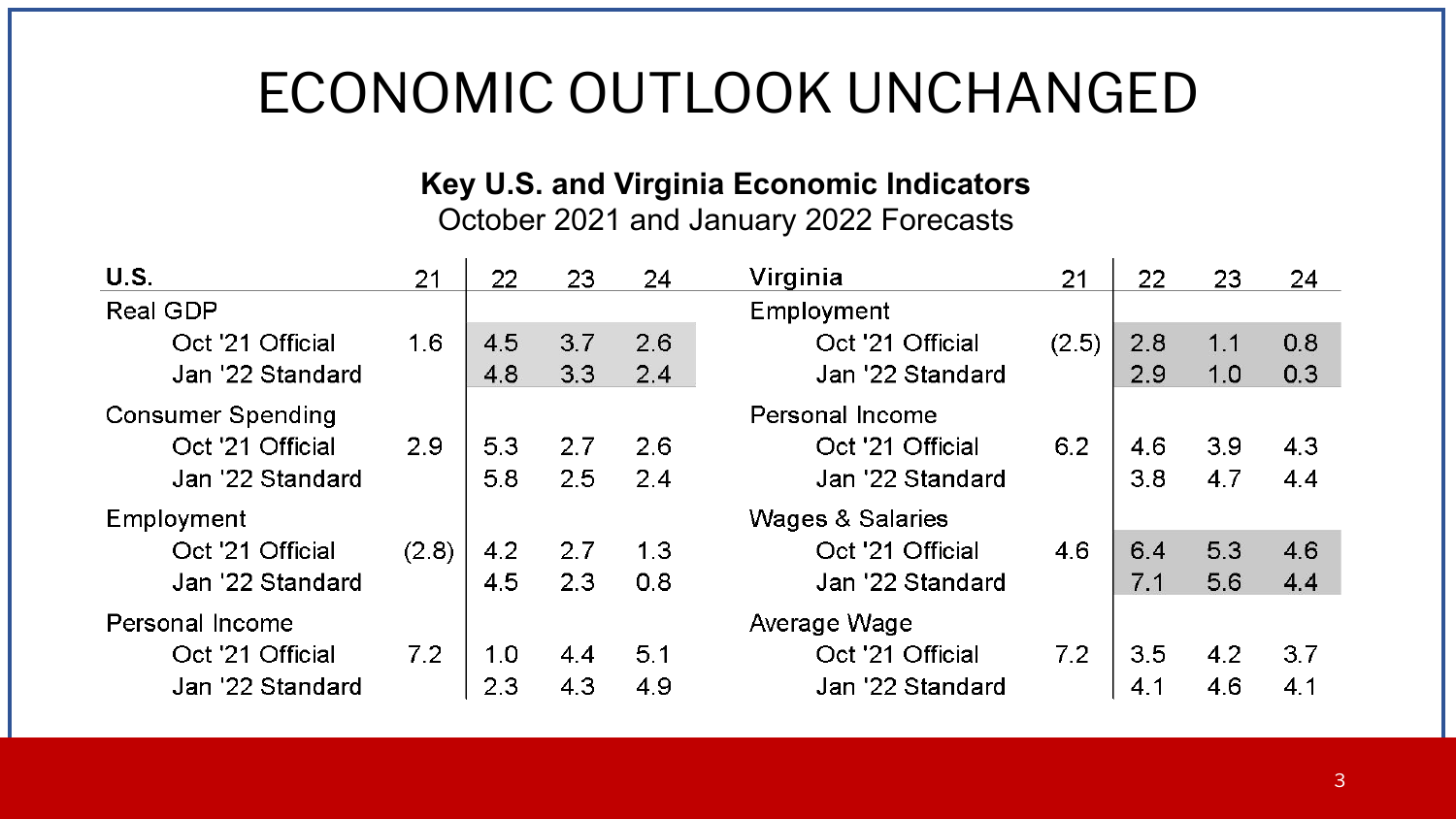### WE ARE RECOMMENDING A FY 2022 TOTAL GENERAL FUND INCREASE OF \$1.25 BILLION – *HERE IS WHY…*

- The major sources have shown unprecedented strength during the first seven months of the fiscal year.
- •All changes reflect *"money in the bank"* adjustments.
- •Significant uncertainty remains with respect to FY 2023 and 2024; therefore, no adjustments to the forecast are recommended beyond the current fiscal year at this time.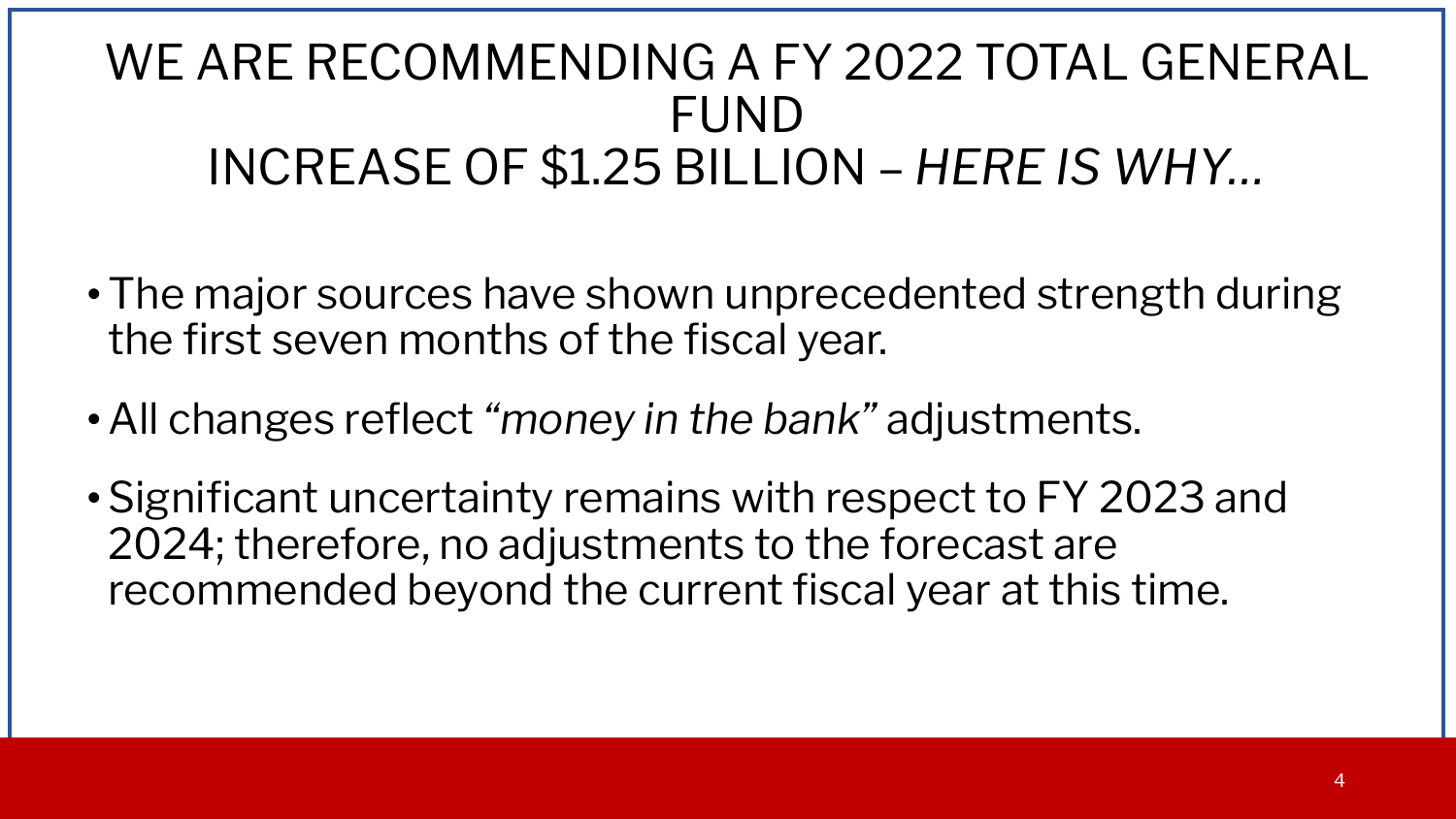# RECOMMENDED CHANGE TO THE REVENUE The December to February General Fund Forecast for Fiscal Year 2022

(Dollars in Millions)

2/18/2022

|                        | Fiscal Year 2021 |            |          | Fiscal Year 2022 |            |            |           |          |                                |      |
|------------------------|------------------|------------|----------|------------------|------------|------------|-----------|----------|--------------------------------|------|
| Major Sources          |                  | Actual     | % Growth |                  | December   | February   | Change    | December | % Growth Over FY21<br>February |      |
| Withholding            |                  | \$14,012.9 | 4.7 %    |                  | \$14,838.7 | \$15,267.2 | \$428.5   | 5.9 %    | 9.0                            |      |
| Nonwithholding         |                  | 5,217.0    | 37.1     |                  | 5,206.2    | 5,346.6    | 140.4     | (0.2)    | 2.5                            |      |
| Refunds                |                  | (1.926.2)  | 5.2      |                  | (2, 125.2) | (2,050.1)  | 75.1      | 10.3     | 6.4                            |      |
| Net Individual         |                  | \$17,303.7 | 12.7 %   |                  | \$17,919.7 | \$18,563.7 | \$644.0   | 3.6%     |                                | 7.3% |
| Sales                  |                  | \$4,166.2  | 12.4 %   |                  | \$4,427.8  | \$4,640.4  | \$212.6   | 6.3<br>% | 11.4 %                         |      |
| Corporate              |                  | 1,515.7    | 49.8     |                  | 1,721.5    | 2,009.6    | 288.1     | 13.6     | 32.6                           |      |
| Wills (Recordation)    |                  | 679.7      | 40.6     |                  | 593.7      | 650.7      | 57.0      | (12.6)   | (4.3)                          |      |
| <b>Insurance</b>       |                  | 363.1      | 0.7      |                  | 394.3      | 419.3      | 25.0      | 8.6      | 15.5                           |      |
| All Other Revenue      | \$               | 850.1      | 3.2      |                  | 874.7      | 874.7      | 0.0       | 2.9      | 2.9                            |      |
| <b>Total Revenue</b>   |                  | \$24,878.5 | 14.4 %   |                  | \$25,931.7 | \$27,158.4 | \$1,226.7 | 4.2 %    |                                | 9.2% |
| A.B.C. Profits         | \$               | \$177.9    | 29.4 %   |                  | \$161.4    | \$161.4    | \$0.0     | (9.3) %  | (9.3) %                        |      |
| Sales Tax (0.375%)     |                  | 458.4      | 12.9     |                  | 487.3      | 510.7      | 23.4      | 6.3      | 11.4                           |      |
| <b>Transfers</b>       |                  | 122.3      | (23.8)   |                  | 99.9       | 99.9       | 0.0       | (18.3)   | (18.3)                         |      |
| <b>Total Transfers</b> | \$               | \$758.6    | 7.8      | %                | \$748.6    | \$772.0    | \$23.4    | (1.3) %  |                                | 1.8% |
| TOTAL GENERAL FUND     | S.               | \$25,637.1 | 14.2%    |                  | \$26,680.3 | \$27,930.4 | \$1,250.1 | %<br>4.1 |                                | 8.9% |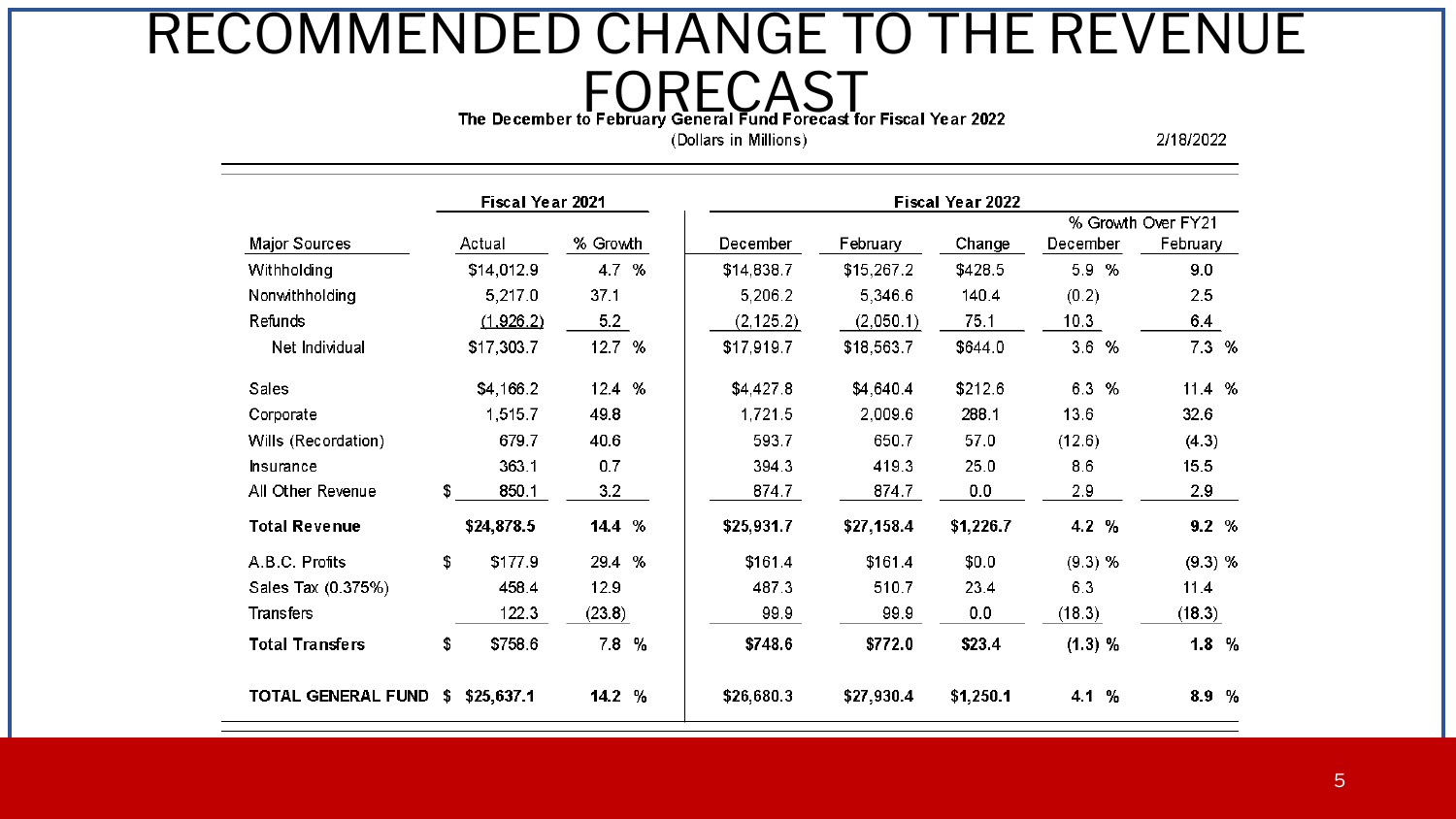### ANALYSIS BY SOURCE…

#### **Withholding**

- *• "Money in the Bank"* through January due to growing 11.4 percent versus the annual forecast of 5.9 percent translates to picking up \$428.5 million.
- Maintain annual 5.9 percent growth in February to June about half of last year's pace.
- No significant change in economic outlook since GACRE.

Sales and Use taxes

- Mid-Session Forecast \$15,267.2 December Forecast \$14,838.7 **Additional Revenue** \$428.5
- *• "Money in the Bank"* through January due to increasing 15.7 percent versus the annual forecast of 6.3 percent translates to picking up \$212.6 million.
- Maintain annual February to June will grow at 6.3 percent significant slowdown from last year's 20.3 percent.
- Federal direct stimulus checks substantially boosted consumer spending last spring.

| Mid-Session Forecast \$4,640.4 |           |
|--------------------------------|-----------|
| December Forecast              | \$4,427.8 |
| Additional Revenue             | \$212.6   |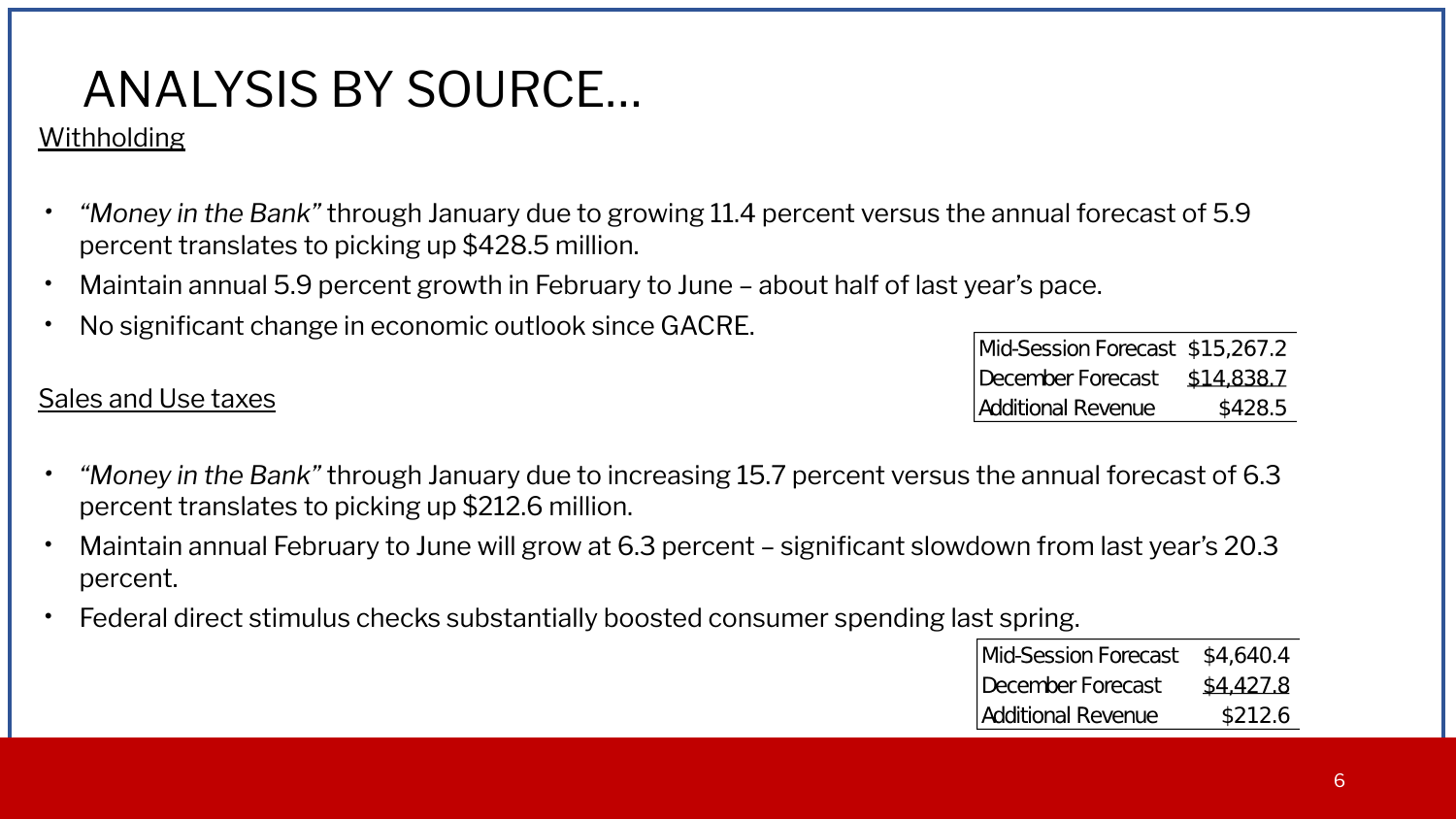### ANALYSIS BY SOURCE…

#### Corporate Income Taxes

- *• "Money in the Bank"* through January due to increasing 55.0 percent versus the annual forecast of 13.6 percent translates to picking up \$288.1 million.
- Maintain annual February to June growth at 13.6 percent significant slowdown from last year's 60.0 percent.

| Mid-Session Forecast \$2,009.6 |           |
|--------------------------------|-----------|
| December Forecast              | \$1,721.5 |
| Additional Revenue             | \$288.1   |

#### Individual Nonwithholding Income Tax

- *• "Money in the Bank"* through January due to the first two estimated payments increasing ahead of forecast.
- Maintain annual 12.0 percent growth in May and June estimated payments.
- Maintain final payments declining by 8 percent since there are no additional data.
- Net nonwithholding income taxes are raised by \$140.4 million

| Mid-Session Forecast | \$5,346.6 |
|----------------------|-----------|
| December Forecast    | \$5,206.2 |
| Additional Revenue   | \$140.4   |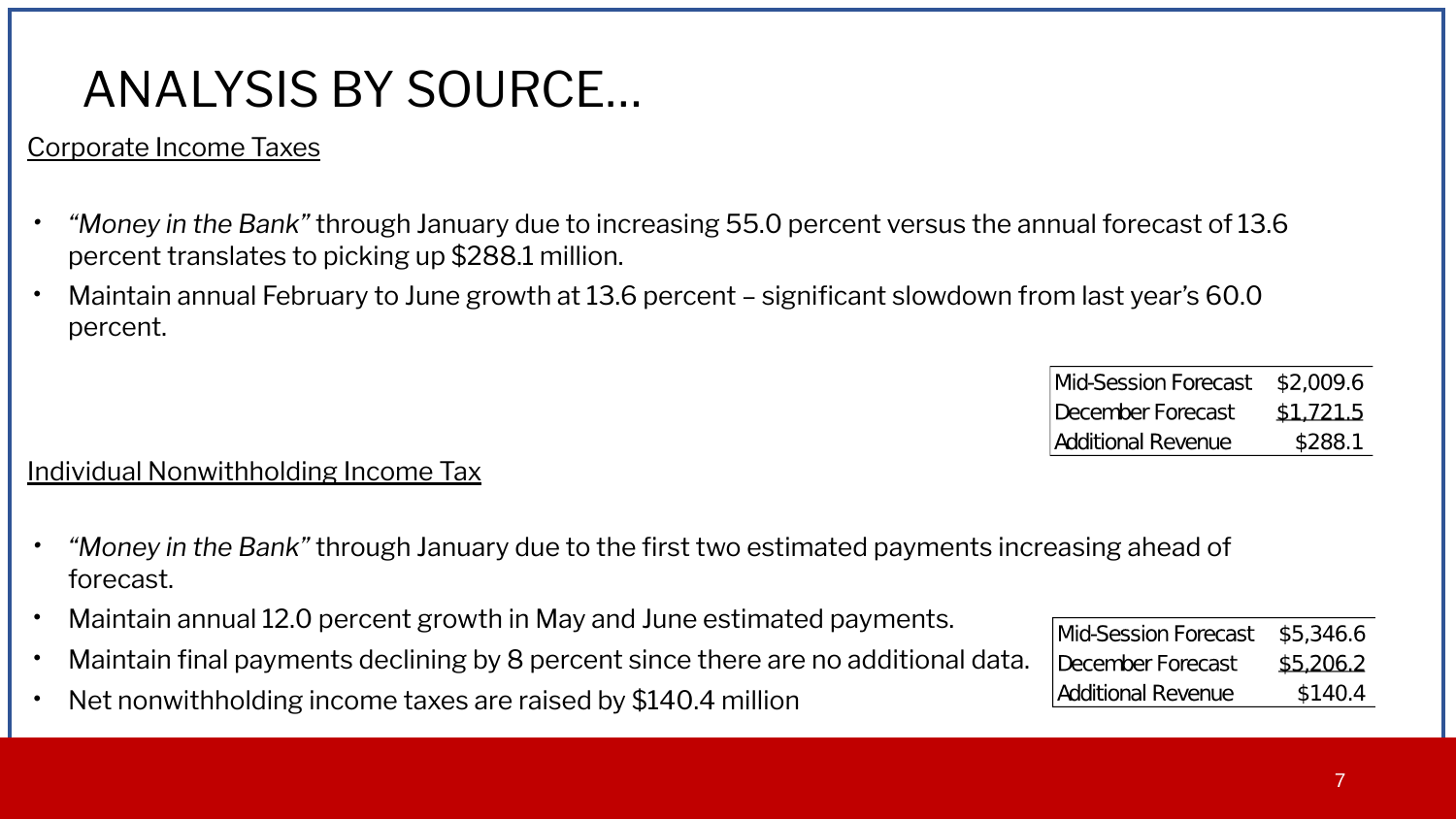### ANALYSIS BY SOURCE *(CONTINUED)*…

#### Individual Income Tax Refunds

- The completion of tax year 2020 extension refunds was below expectations.
- Continue assumption that refunds during the February to June will increase 10.3 percent.
- \$75.1 million fewer refunds are expected to be issued.
- Lower amount of refunds issued increases the bottom line.

#### Wills (Recordation) and Insurance Premiums Taxes

- *• "Money in the Bank"* through January as both sources performed better than expected.
- Recordation taxes increased 3.0 percent for the first 7 months and continue to assume a 12.6 percent decline in the spring.
	- \$57.0 million pick-up
- Insurance premium tax payments and refunds were a net \$75.3 million through January, as estimated payments increased and refunds were lower than expectations.
	- \$25.0 million pick-up
- Maintain annual GACRE-approved growth rates for the remaining 5 months of the fiscal year.

| Mid-Session Forecast \$2,050.1 |           |
|--------------------------------|-----------|
| December Forecast              | \$2,125.2 |
| <b>Additional Revenue</b>      | (575.1)   |